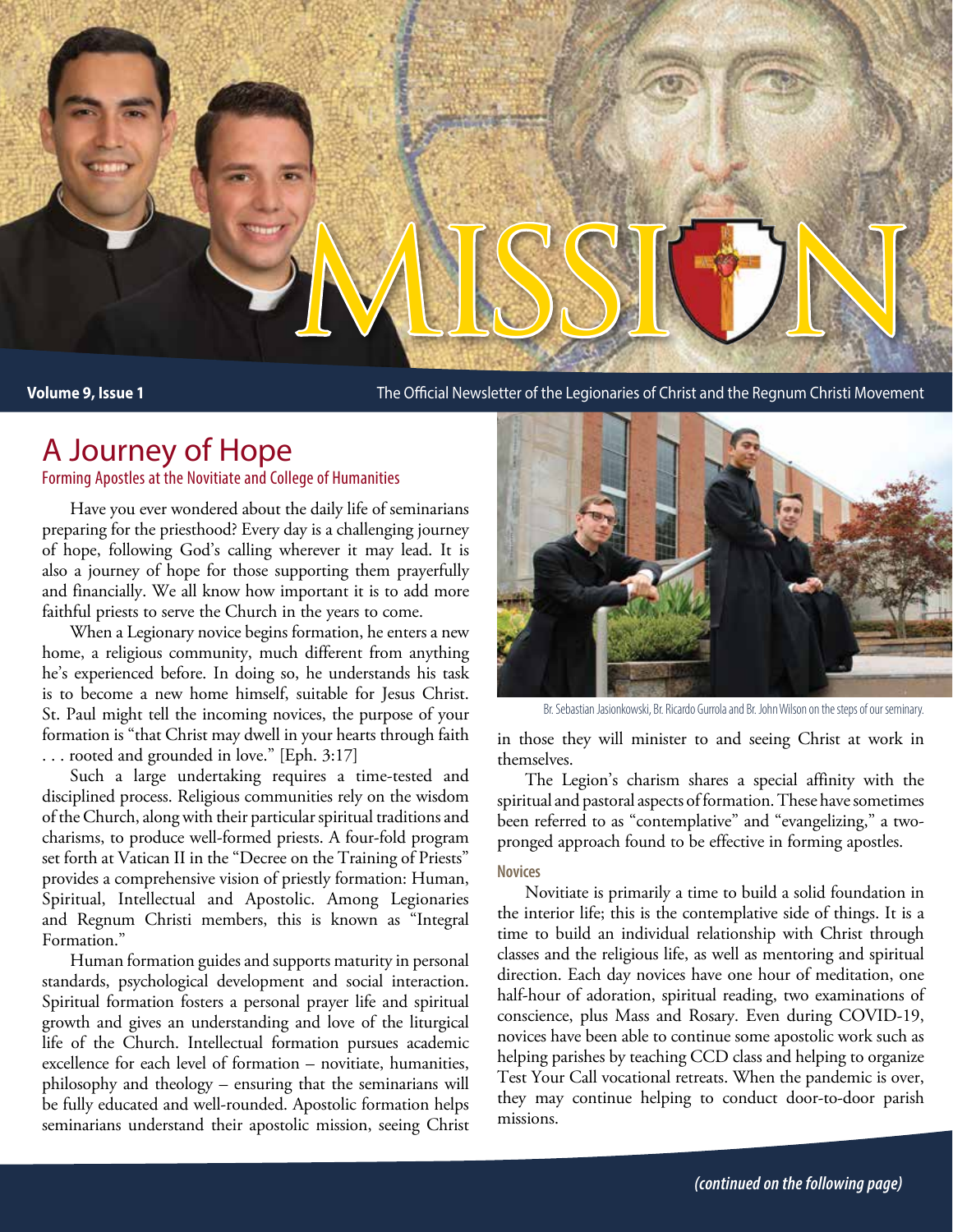## Feature Story | A Journey of Hope Cheshire | Novitiate & College of Humanities

## Meet Your Seminarians

Br. Joseph Rice LC – Chantilly, Virginia

"Before joining the seminary I was worried that there would be no joy in my life if I joined the priesthood. But in prayer I read a passage from Matthew where Christ says, 'Seek first the kingdom of God and his righteousness and all these things will be given to you besides.' And for me that has been my experience living here in Cheshire. I have become more of the man I want to be and formed a love for souls, a love for Christ, a love for

his kingdom and a desire for sanctity that I wouldn't have had anywhere else. For me being here has fulfilled all my desires and I know that without people praying for me at home, my family and all our benefactors who help us, none of this would have been possible. So I'm incredibly grateful."

### Join Us Virtually for the Mass and Rosary

The seminary has begun live-streaming the Saturday morning Mass at 7:30am Eastern Time and the Rosary on Tuesday evenings at 6pm Eastern Time at on the Legionaries of Christ Facebook page. The brothers and fathers are excited to spend this time with you!



### **Humanists**

Humanists (third and fourth year) continue all the disciplines of building their interior life, but take the contemplative to the next stage. Through a study of the history of culture, humanists learn how to apply their spiritual formation in accord with the Legion's charism namely, forming Catholic apostles. They learn to work with others through small group dynamics, 8 to 12 seminarians who meet regularly for prayer, Bible study and various assigned projects (such as kitchen detail). They learn to take leadership positions and also to be a team player when others are leading. Thus, they come to understand how to interact effectively with many personality types.

As part of their development, humanists are exposed to a larger view of the Church and evangelization. Their apostolic work includes giving talks about consecrated life at parishes, coordinating retreats in Cheshire for RC members, fathers and sons, and business leaders. Due to COVID-19, these events have been temporarily suspended. For the past several years, the humanists have also attended the March for Life in Washington and participated in Archdiocesan events for consecrated persons.

### **Living for Others**

From the time they wake up until their final night prayers, our novices and humanists are learning to live in communion with their Lord and with their Legionary brothers. The first four years form the foundation of their lives as future priests, a life centered on living for others.

You can view a beautiful video describing Legionary life in Cheshire at: **www.lccheshire.org/journey-of-hope**



Our Saturday Mass is streamed live from the main chapel at 7:30am.

*"The formation process of each one of the brothers is a journey of hope. Each one of them comes with his own personal history, his great virtues and the things he has to work on. Seeing the Holy Spirit work in each one is very impressive. It is wonderful for me to be able to accompany each one of them on their own personal journey of hope."* – **Fr. Timothy Walsh LC**, Rector of Legionaries of Christ Novitiate and College of Humanities

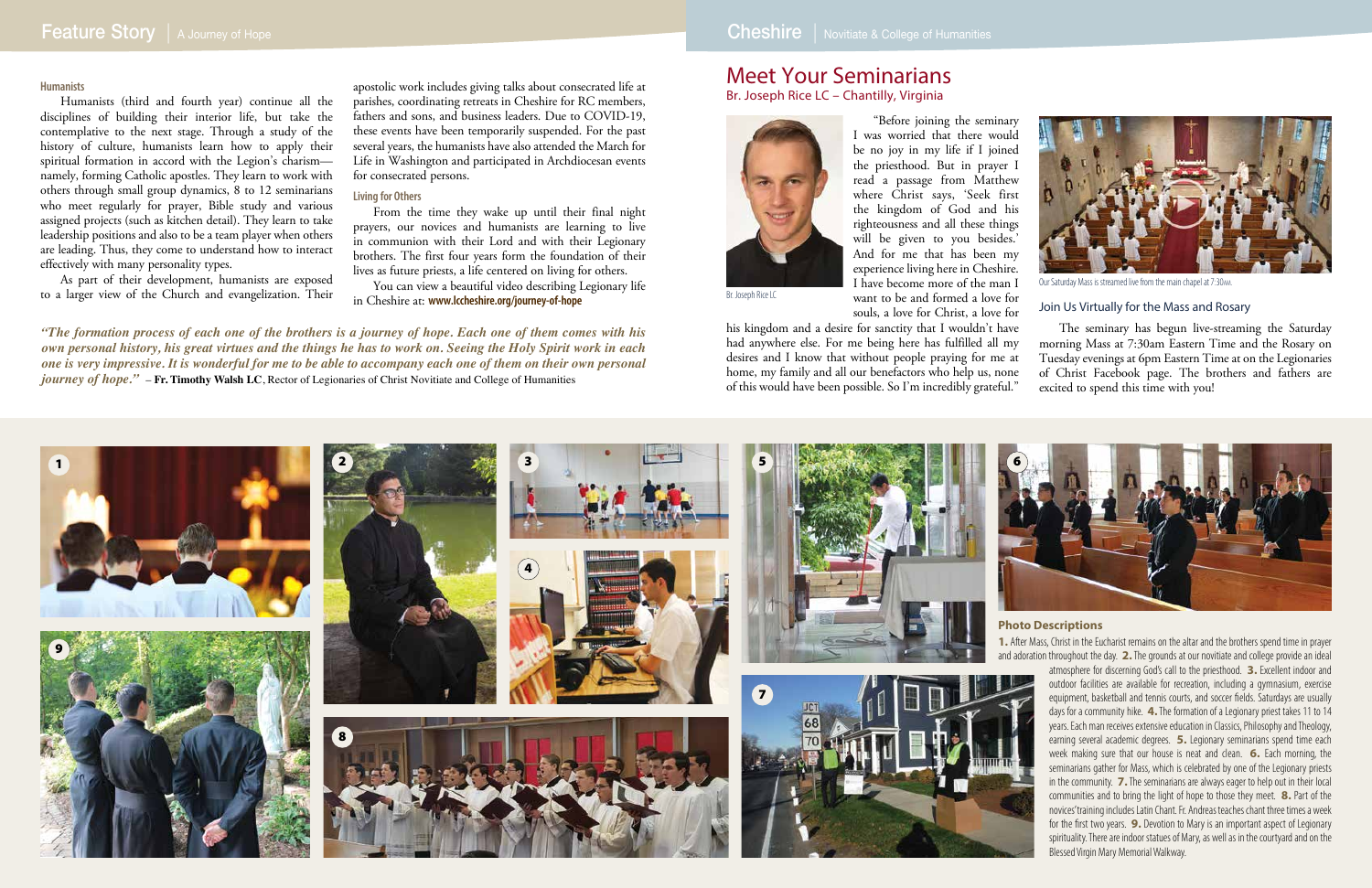### The Ministry of Mentoring Young Adults Walking with Women on Secular College Campuses



## True or False Holiness

Am I Genuinely Pursuing Holiness?

"I tell you, unless your righteousness surpasses that of the scribes and Pharisees, you will not enter into the kingdom of heaven. You have heard that it was said to your ancestors, 'You shall not kill; and whoever kills will be liable to judgment.' But I say to you, whoever is angry with his brother will be liable to judgment, and whoever says to his brother, 'Raqa,' will be answerable to the Sanhedrin, and whoever says, 'You fool,' will be liable to fiery Gehenna." Matthew 5:20-23

1. Subjective Impressions: How much righteousness would it take to surpass that of the scribes and Pharisees? Not much, we suspect. Theirs was holiness in appearance only, which is to say no holiness. And what would one discover on the "inside" of such a soul? Plenty of selfdeception; plenty of self-indulgent complacency in a subjective impression of holiness; a repugnant holier-thanthou demeanor. To avoid being like the Pharisees we must always be ready to examine ourselves, before Christ and with an acute awareness of our limitations. Do I live my life engaged in a genuine pursuit of holiness or in a genuine pursuit of my own vanity and self-glorification?

2. Humility is the True Test of Holiness: Pride and personal holiness mix about as well as oil and water. Where our ego is, little if any room is left for God. What does it mean to be a disciple of Christ but to be someone who fills

**Prayer:** Lord Jesus, I want you to be the meaning and center of my entire life. Let me disappear and you appear more and more in my life so that, with a holiness that is genuine, humble and true, I will always be an instrument for the salvation of all people. Amen.

himself totally with God in order to bring him within the reach of everyone. But what union, grace or friendship with God can there be in a proud soul? What fervor, what degree of holiness? There is no possible compromise between God and a proud soul – either the soul would have to let go of itself, or God would have to stop being God.

> Partnering with campus leaders was also very important. "A huge part of this ministry

3. Integrity is the Heart of the Matter: At the heart of genuine holiness is the virtue of integrity, a virtue rich in nuances and meaning. Integrity means being a person with only one face, a person who is the same on the inside and on the outside: "what you see is what you get." Indeed, integrity is foundational for holiness, because it constitutes the very essence of personal honesty and sincerity, which are fundamental for the moral life and the seedbeds for a host of other virtues. In our pursuit of holiness, we should never tolerate the least hint of ambivalence in our motivations, or incongruity between our thoughts, judgments, choices and actions. There can be no holiness without integrity. In fact, there can be no genuine human happiness unless it lies on the bedrock virtue of integrity.

> *For additional spiritual nourishment opportunities visit RCSpirituality.org*

Siobhan O'Connor a hard time transitioning to secular college life. With many of her former students sharing their difficulties, Siobhan felt a clear call from the Holy Spirit to reach out to those struggling graduates. Looking back at her past ministry with young adults and campus evangelization, Siobhan is grateful for the fruits it has borne over the years. "I learned so much from each encounter, mission, spiritual direction, vocation fair, talk or presentation I ever gave," says Siobhan.

Back in 2017, Siobhan O'Connor, a Consecrated Woman of Regnum Christi, was finishing her assignment as the high school campus minister at Pinecrest Academy, a preK-12 Regnum Christi school in Cumming, Georgia. Throughout those years, one thing was becoming increasingly apparent: Catholic high school graduates were having

is all the networking with those who already serve Catholic students on each campus," she observes. Over the past three years, Siobhan has met with the campus ministers, chaplains and FOCUS missionaries at colleges across Georgia, and in Alabama, Florida and North Carolina, coordinating with them to help provide retreats, spiritual guidance and activities for Catholic students seeking formation and fellowship with like-minded young adults. "It ended up being great teamwork and a beautiful experience of the Church."

One example of teamwork was the weekend retreats and spiritual exercises that Siobhan would host with Legionary priests, RC members and other consecrated women. She has also preached spiritual exercises with a diocesan priest from the University of Georgia. "Those weekends, hosting between 15 to 20 women or mixed audiences were powerful reminders



What started out as casually visiting with students on college campuses, offering spiritual direction or meeting for long chats over coffee quickly turned into an outreach that spanned eight colleges across four states. By the fall of 2020, Siobhan had met with about 200 Catholic college students seeking guidance on how to live a life of faith on a secular college campus. "While giving children a firm foundation is extremely important, it is critical to not leave them hanging when they enter college or the workforce, because everything is changing for them," says Siobhan. A great resource for those ministering to Catholic young adults can be found in the free RC Formation Pathway Toolkit, found at rcspirituality.org. Here, you'll find valuable resources on a variety of topics, including pornography awareness, dating and marriage, vocation discernment and links to great Catholic websites, book studies, retreats, podcasts, music and much more.

that young people need and appreciate a time of silence to connect with the Lord. I will never forget their comments and observations about how fruitful the silence was, their need to disconnect from social media and the way their prayer lives opened up in a short amount of time."

Siobhan is currently finishing up a three-year certificate in Spiritual Direction with the Oblates of the Virgin Mary in Boston, a course that she feels has been incredibly fruitful and helpful, both in her ministry of mentoring young adults and in her own faith life. In fact, she believes that one of the key instruments in the apostolic mission of forming and mentoring young adults is spiritual direction.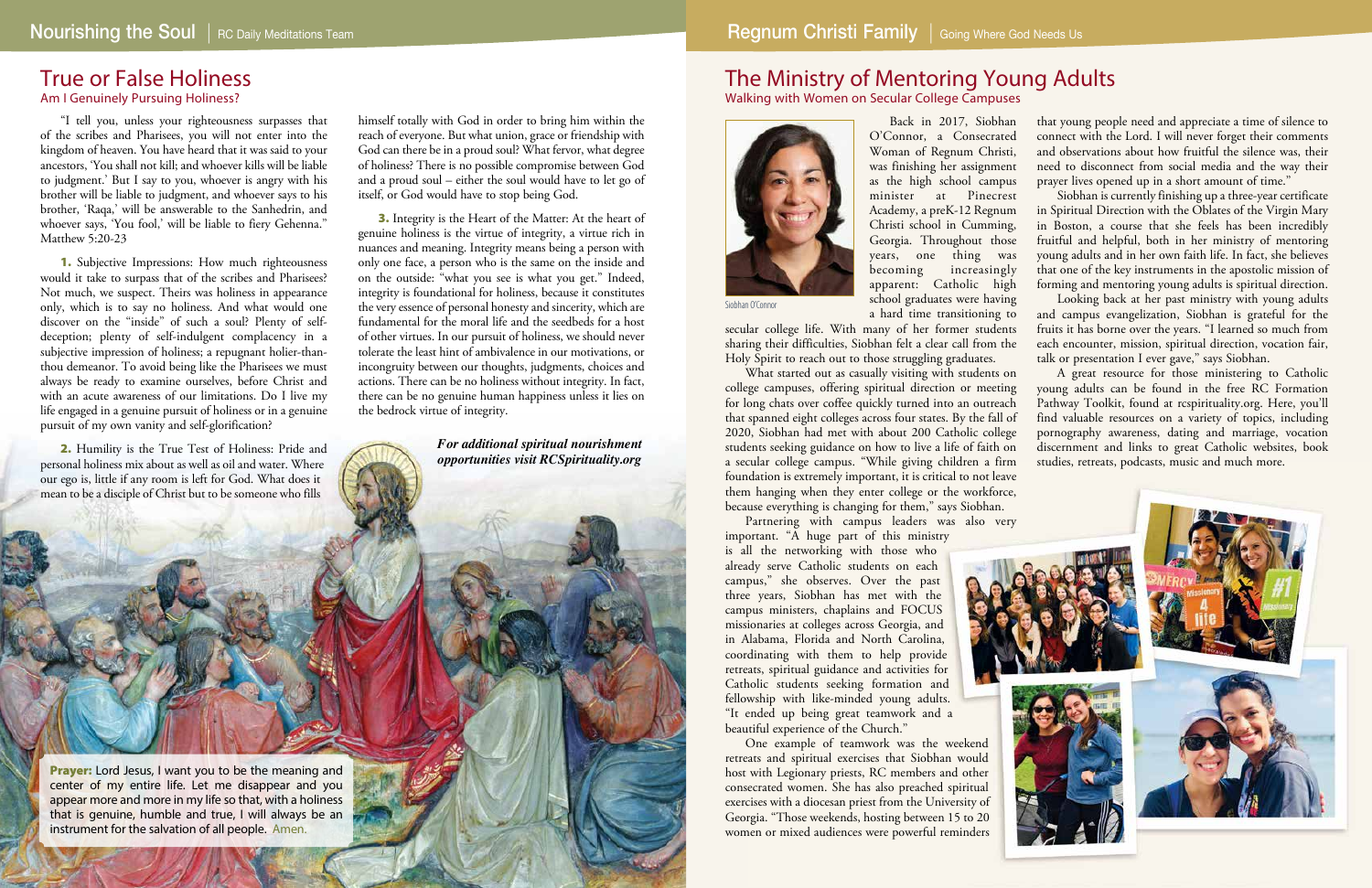### **Atlanta Area**

*Retreats, marriage prep and enrichment* See website (events or services) for dates and information. www.rcatlanta.org | 770-837-2798

### **Washington, D.C. Area – OLB Retreat Center**

*Retreats, marriage prep and enrichment* See website for dates and information. www.ourladyofbethesda.org

301-365-0612

### **Connecticut Area**

*Legion of Christ Novitiate & College of Humanities* See events at www.LCCheshire.org | 203-271-0805

### **Dallas Area**

*Retreats, marriage prep and enrichment* See website (events) for dates and information. www.dfw-rc.org

### **North Carolina Area**

*Retreats, spiritual exercises and enrichment* See website (retreats or events) for dates and information. www.rcnorthcarolina.org

### **Greater Ohio Valley Area**

*Retreats, spiritual exercises and enrichment* See web site (events) for dates and information. www.rcohiovalley.org

### **Houston Area**

*Retreats, spiritual exercises and enrichment* See website (resources) for dates and information. www.thykingdomcome.us

### **New York/New Jersey/Connecticut Area**

*Retreats, marriage prep and enrichment* See website (events) for dates and information. www.regnumchristinyctnj.org 914-244-3685 | info@RegnumChristinyctnj.org

### **Missions**

# Gifts That Protect Your Assets

*Online spiritual resources/retreat guides* www.rcspirituality.org Study Circle Guides, Ask a Priest - Q&A contact@rcspirituality.org

*Mission Youth Missions – international missions* See website for dates: www.missionyouth.com | 855-556-6872 missionyouth@missionnetwork.com

*Helping Hands Medical Missions* See website (join) for dates: www.hhmm.org 972-253-1800 | mission@hhmm.org

*Please be sure to call ahead to make sure your event has not been postponed*

## Called to Create

Visual Arts at the Service of the Church

*The communion of persons means existing in a " mutual 'for,' in a relationship of mutual gift."* – Pope Saint John Paul II

# **The Spirit of Mutual Giving**

What gifts can the Legionaries share with **YOU**?

*Remembering the Legion in your will costs you nothing during your lifetime.*

# **Your Gift to the Legion of Christ**

# **The Legion's Gift to You** *The Legion uses your gift to pay you*





*cash annually for the rest of your life.*

*The Legion uses your gift to support its mission, then returns it to your heirs.*

# **The Legion's Gift to Your Loved Ones**

# Gifts That Anyone Can Make

Gifts That Pay You Back

Please Visit Us at Our New Website **PlannedLiving.org**

Artist and art educator Laura Kline always had a vision of combining her God-given creative talents with her Catholic faith. Whether as a school art teacher or as the activities director for a senior residential center in her home town of Louisville, Kentucky, Laura sought to explore how the visual arts can inform faith, and vice versa.

In 2000, a new way to merge art and faith began taking shape. During the inauguration ceremony to join Regnum Christi, of which Laura was a part, Fr. Matthew Von Smoorenburg LC, encouraged the new members to place their natural gifts at the service of the Church.

Later, with the encouragement and approval of Fr. Eamon Kelly LC, Laura began what would become **Called to Create**, an apostolate for Catholic visual artists who desire to live their vocation to art as a response to God's invitation to discover and share the beauty they find in creation.

"The purpose of the apostolate is to bring artists to see their role as evangelizers in society and to help the Church in any way possible, through the arts," says Laura.

Spiritual support and formation is vitally important. For this reason, Called to Create members join together in small groups for a monthly meeting that combines prayerful reflection, community and creativity.

Other activities initiated by the chapters have included hosting field trips to museums and cathedrals, workshops for adults and sponsoring student artist exhibits. The apostolate also works with youth in its "Junior League," where budding artists are paired

with an adult mentor.

Fr. John Bullock LC, came on board as their spiritual director and retreat master in 2012. The apostolate now has four active chapters across Kentucky and Ohio, which gather annually for a retreat.

*For info: search on Facebook or email calledtocreatelouisville@gmail.com*



Laura Kline Founder, Called to Create

## SCHEDULE OF EVENTS